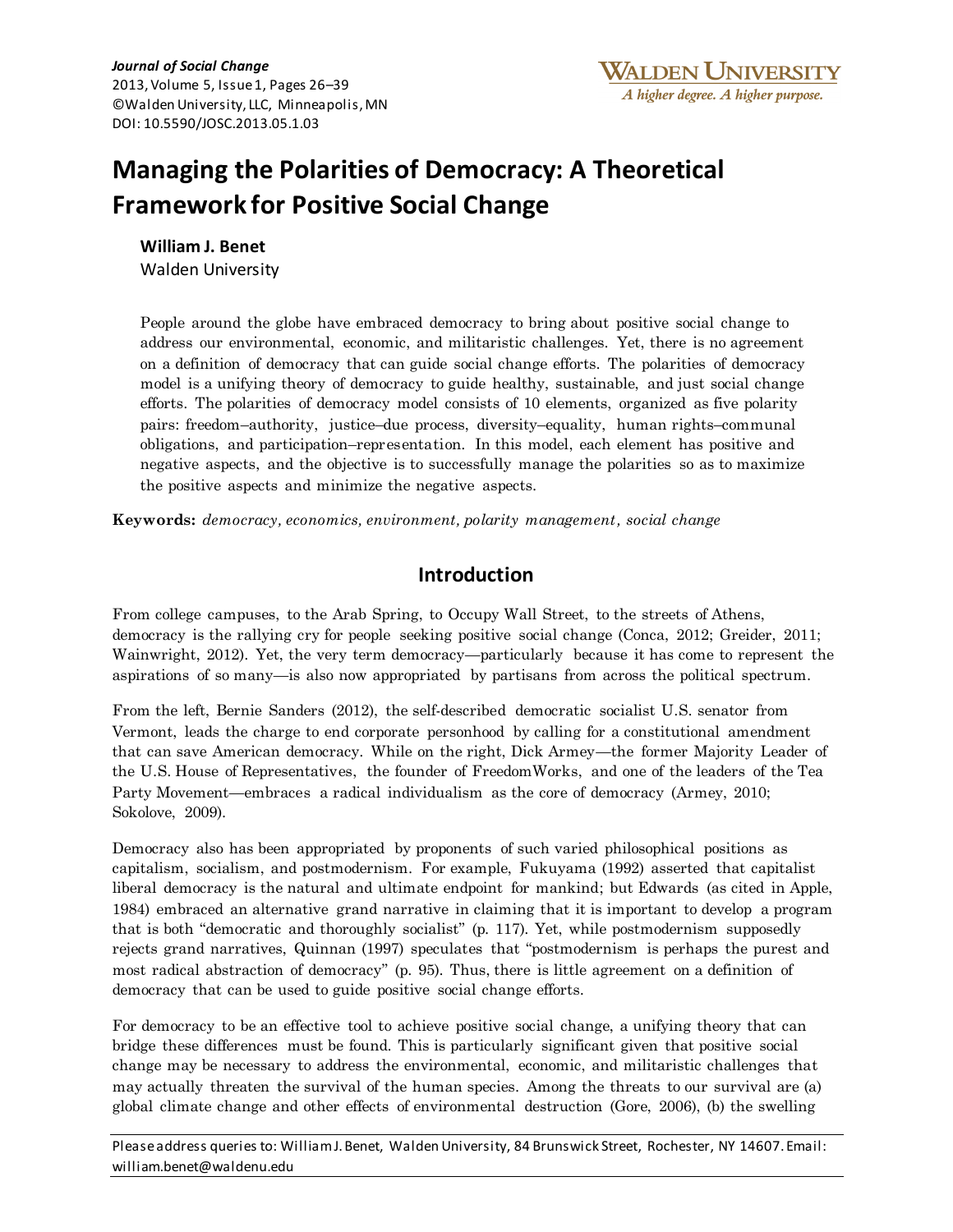individual violence and global militarization fueled by the arms merchants of the United States and the world (Maddow, 2012), and (c) the escalating poverty and economic disparity that is crushing vast numbers of people on our planet resulting in increased joblessness, homelessness, hunger, sickness, and alienation, particularly among the world's poor (Klein, 2007). This research was undertaken to explore whether a unifying theory of democracy could be developed to guide positive social-change efforts.

This theoretical research was carried out in two phases. Phase one was carried out from 2002 to 2006, as the research for my dissertation (Benet, 2006) at the University of Toronto. Phase two was carried out from 2007 to 2012 (Benet, 2012b), in my role as an adjunct professor with the Social Economy Center at the Ontario Institute for Studies in Education of the University of Toronto and Executive Director of the Rochester–Toronto Community/University Partnership Project (CUPP). The CUPP provides transformative adult education services for individuals and organizations that are working to build healthy, sustainable, and just communities. Its particular emphasis is on the social economy and the use of social enterprises, entrepreneurship, and innovation to create and retain community wealth (CUPP, 2010).

The second phase of this theoretical research (Benet, 2012b) was carried out to guide the work of the CUPP's Social Economy Working Group, whose purpose was to meet the needs of historically underserved populations such as persons in poverty in urban and rural areas (Benet, 2012a). It seeks to do this by sharing information about, providing advocacy for, and collaborating on the implementation of social enterprise, social innovation, and social entrepreneurship initiatives (both nonprofit and social purpose businesses) that are designed to create and retain community wealth (Benet, 2012a).

## **Philosophical Perspective and Conceptual Framework**

My research into a unifying theory of democracy was carried out through the philosophical perspective of critical theory. While arising out of the Marxist foundation of the Frankfurt School, critical theory has evolved to embrace a broad philosophical perspective that encompasses many versions, but that always focuses on promoting positive social change by overcoming oppression (Bohman, 2012). My interpretation of critical theory is very generic, following Bohman's description that "a theory is critical to the extent that it seeks human emancipation … decreasing domination and increasing freedom" (para. 1).

Thus, for the development of the polarities of democracy model, I started from the place of believing that there are structural forces that create conditions of oppression. As Freire (1970/1997) noted, oppression can be in the form of the economic and health disparities experienced by the oppressed, or it can be in the form of the psychological and spiritual oppression experienced by the oppressors themselves. Seeking a unifying theory of democracy is consistent with the critical theory objective of overcoming oppression and achieving human emancipation; however, critical theory also provides a democratizing framework for research itself, by allowing for, as Bohman (2012) describes it, a "focus on democracy as the location for cooperative, practical and transformative activity" (para. 4).

For my conceptual framework, I used Johnson's (1996) polarity management concepts. In defining his concept of polarities, Johnson states:

Polarities to manage are sets of opposites which can't function well independently. Because the two sides of a polarity are interdependent, you cannot choose one as a "solution" and neglect the other. The objective of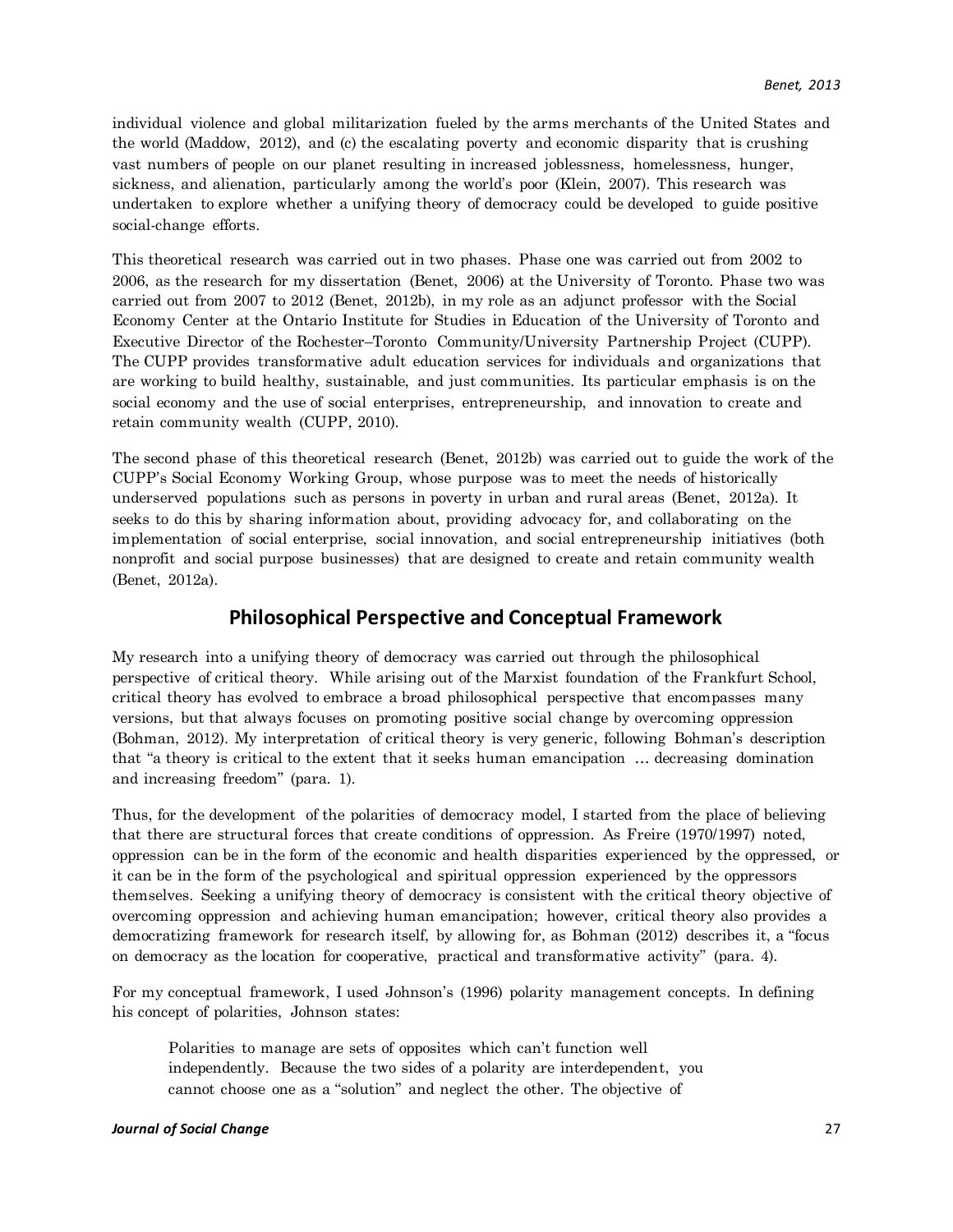polarity management perspective is to get the best of both opposites while avoiding the limits of each. (p. xviii)

Johnson (1996) begins by defining when polarities exist and when his concepts are to be used. Johnson doesn't see all situations as involving polarities; he says that polarity management comes into play when you face an unsolvable problem rather than a problem that can be solved. According to Johnson, this distinction is important: there are solutions for solvable problems, if we can find them. On the other hand, Johnson argues that there are unsolvable problems that occur because there is "a dilemma (polarity) you need to manage" (p. 14).

Johnson (1996) provides two definitive criteria for "determining whether you have a polarity to manage or a problem to solve: Is the difficulty ongoing? Are there two poles which are interdependent?" (p. 81). Johnson details three generic polarities (part–whole, self–other, and doing– being), as well as many polarities both within and outside the generic polarities (e.g., individual– team, autocratic–participatory). In terms of polarities being sets of opposites, Johnson sees two types: either polarities of opposite meanings or polarities of doing and being. When a polarity exists (as opposed to a solution to be found), Johnson constructs a visual model of polarity management that consists of four quadrants (left, right, up, and down).

On the left side of his model is one polarity (e.g., the individual) and on the right side is the other polarity (e.g., the community). In the upper quadrants, Johnson (1996) places the positive aspects of each polarity (the upside quadrants) and in the lower quadrants he places the negative aspects of the polarities (the downside quadrants). Johnson contends that "the ongoing goal in polarity management is to stay in the upper two quadrants as much as possible" (p. 81). Johnson also tells us that "the clearest opposites … are the downside of one pole and the upside of the other" (p. 9). Thus, Johnson finds,

Whenever there is a push for a shift from one pole of a polarity to the other, it is because those pushing are (1) experiencing or anticipating the downsides of the present pole which they identify as the "problem," and, (2) they are attracted to the upsides of the other pole which they identify as the "solution." (p. 7)

Johnson (1996) contends that there is a "dynamic tension in all polarities over *whether* to shift to the opposite pole, *when,* and *how*. Within that tension there are two major forces at work: crusading and tradition-bearing" (p. 55). It is these crusader and tradition-bearing forces that are pushing for a shift from one pole to another. These crusader and tradition-bearing forces both support the positive aspects of the pole they are espousing and fear the negative aspects of the opposite pole. By using the polarity management model, Johnson believes that both crusaders and tradition-bearers can come to understand the nature of the polarities and thus work together to maximize the upsides of each pole while minimizing the downsides.

When polarities are not recognized and managed, however, Johnson (1996) maintains that there is a natural pattern of shifting from one polarity to the other. As the downsides of the present pole become stronger, crusading forces begin to push for the opposite pole (seeing only the positive aspects of that pole). The tradition-bearing forces will resist (seeing only the positive aspects of the pole they are defending and fearing the negative aspects of the pole for which the crusaders are pushing). Eventually (assuming power imbalances do not prevent it), Johnson (1996) indicates that the downsides of the present pole will prove too much, and the crusaders will be successful in shifting to the opposite pole. The process will then repeat itself, moving back and forth from one pole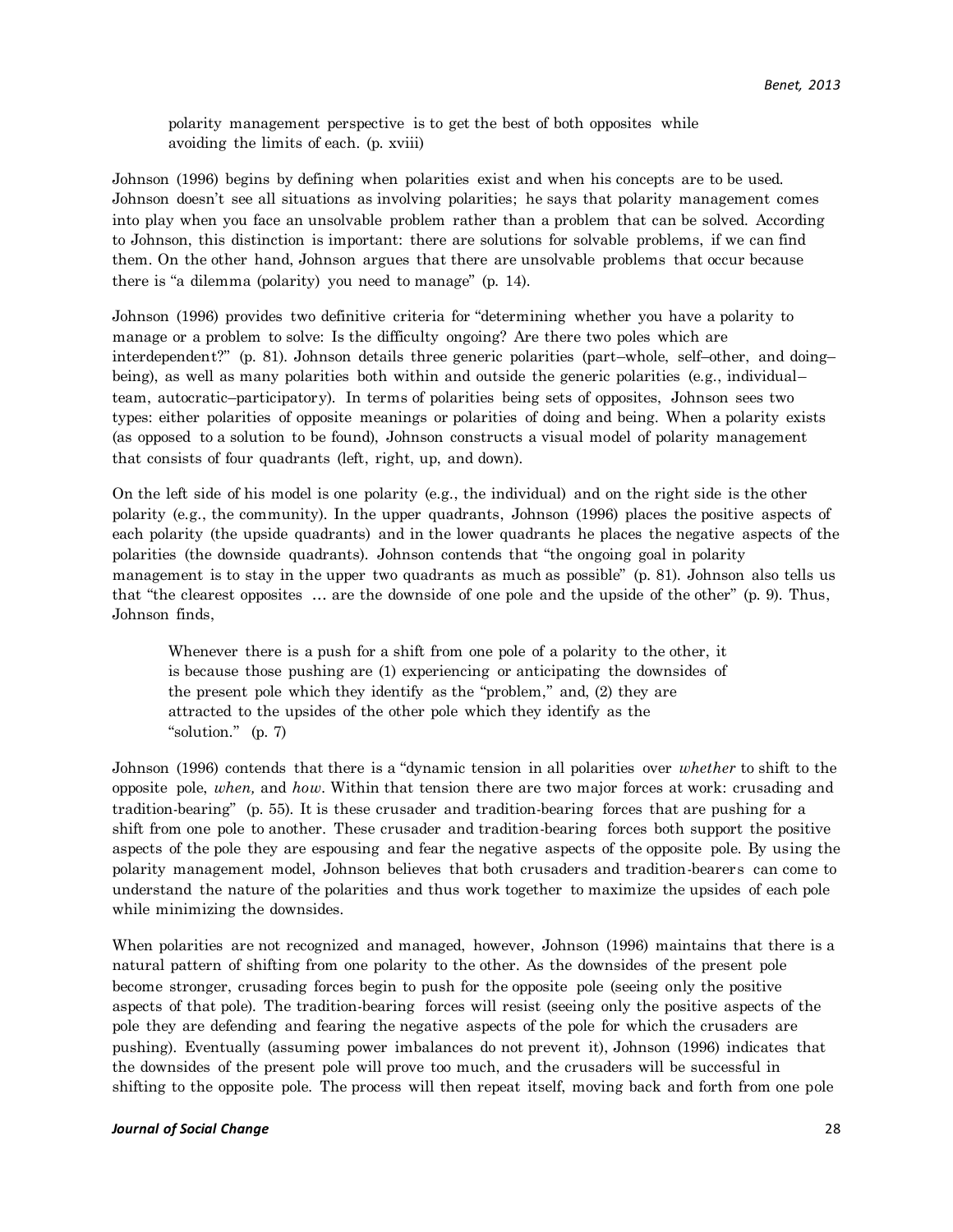to the other and moving from the positive quadrants to the negative quadrants in an infinity loop configuration.

Under these circumstances, Johnson (1996) points out that we will never experience the upsides of both poles simultaneously and that, in fact, the more time we spend focused on one pole, the more time we will spend in the downside quadrant of that pole. Johnson spends a good deal of attention on the variations to this infinity loop, showing that the failure to manage a polarity may manifest itself in many ways (e.g., spending equal amounts of time in each quadrant or spending vastly unequal amounts of time in particular quadrants) but that in each case, the constant struggle will continue and there will be inordinate amounts of time spent in the downside, or negative, quadrants.

In the case where an organization or society concentrates on only one pole (such as the case where there is an overwhelming power imbalance in favor of either the crusaders or tradition-bearers), Johnson (1996) contends that you get the worst of both poles. Eventually, you lose the upsides of the pole being focused on and the negative aspects of that pole will become stronger (i.e., more time will be spent in the downside quadrant of that pole). Further, he contends that if you continue to focus on this one pole, you eventually will "get the downside of both poles. You also tend to lose the benefits [upper quadrants] of both the overemphasized pole and the neglected pole" (p. 156).

For Johnson (1996), the value of recognizing that a polarity exists—and managing that polarity through collaborative efforts between crusaders and tradition-bearers—is that it breaks the infinity loop and allows the participants to spend as much time as possible simultaneously in the upsides of both quadrants. To accomplish this, it is necessary that both crusaders and tradition-bearers recognize that a polarity exists and understand (and are sensitive to) the upsides and downsides of both poles. Further, if they are experiencing too much of the downsides of the pole they are championing, both crusaders and tradition-bearers need to be prepared to concentrate on the upsides of the pole they fear.

Johnson (1996) uses polarity maps as a tool to enable crusaders and tradition-bearers to see the upsides and downsides of both poles. These polarity maps can be used to help crusaders and tradition-bearers recognize that the polarities exist, determine and understand the upsides and downsides of each pole, and manage those polarities so that organizations (and society) experience more of the upsides and less of the downsides of both poles.

## **The Research Design**

A grounded theory design was used to examine five broad and deep categories of the literature: (1) the vast body of general literature related to democratic theories and concepts; (2) workplace democracy literature specifically related to occupational stress; (3) workplace democracy literature specifically related to participation; (4) organization development literature that, while not using the term workplace democracy, focuses on worker control and empowerment; and (5) workplace democracy literature specifically related to concepts of economics and ownership. From each of these five categories, a seminal model of democracy (Bernstein, 1976; Blake & Mouton, 1985; Butts, 1980; Ellerman, 1990; Karasek & Theorell, 1990) was identified to serve as a final comparative test of the utility of a unifying model.

This grounded theory analysis of the literature used an eclectic coding process as identified by Quarter (2001), which includes open and taxonomic coding conducted using a constant comparison approach until saturation is reached. Through this analysis, 10 overarching elements were identified as consistently associated with workplace and societal democracy (Benet, 2006, 2012b, 2012c). The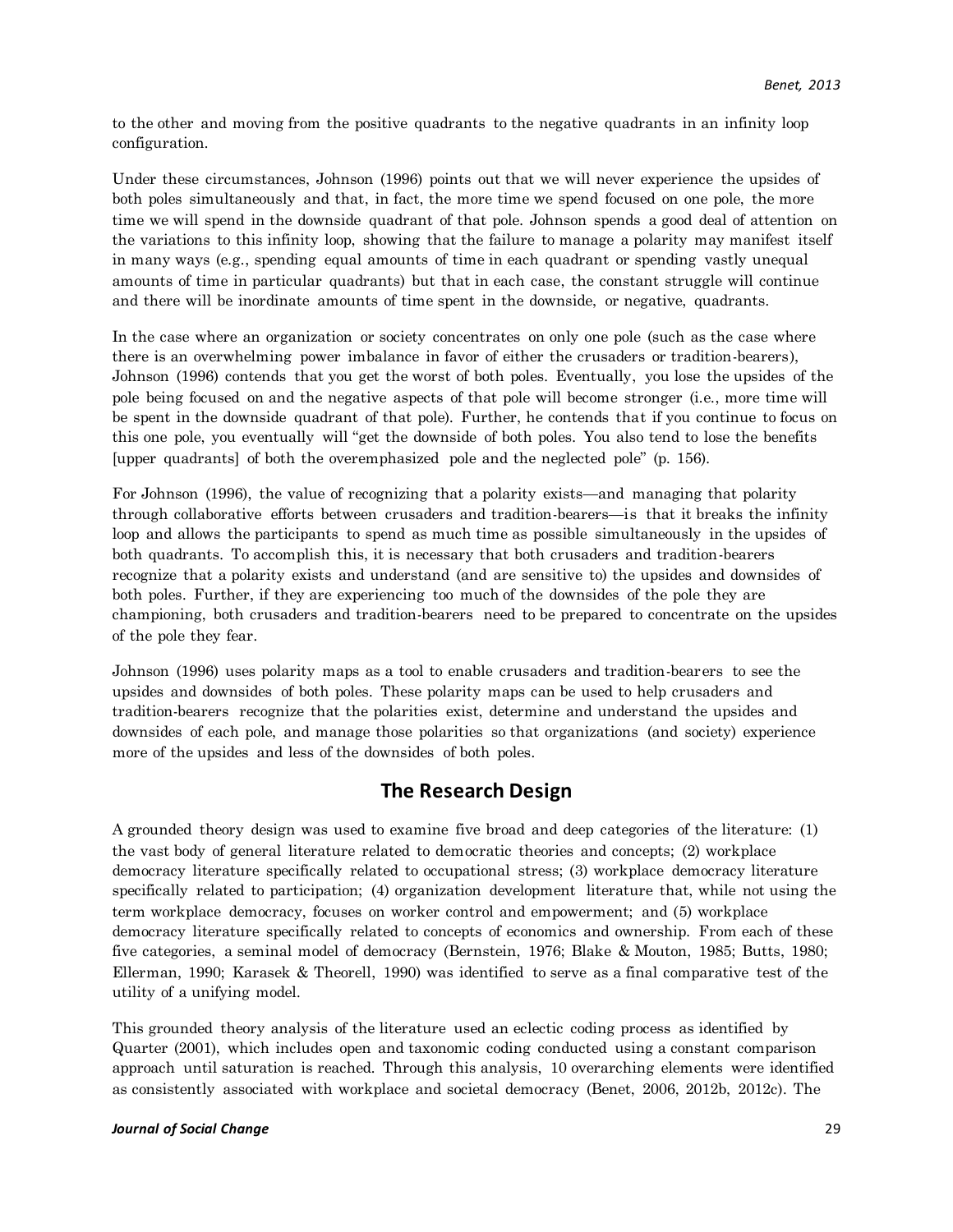10 overarching elements were freedom, authority, justice, due process, diversity, equality, human rights, communal obligations, participation, and representation. While there were numerous additional elements that appeared less frequently in the literature, they could all be grouped as subelements of one of the 10 overarching elements.

While hundreds of authors and texts were included in the analysis and coding of the literature (Benet, 2006, 2012b, 2012c), among the key sources from which the 10 overarching elements of the polarities of democracy model emerged were Bernstein (1976), Blake and Mouton (1985), Butts (1980), Dewey (1938/1997), Eisler (1987), Ellerman (1990), Freire (1970/1997), Fromm (1941/1965), Gardell (1991), Grinde and Johansen (1991), Hall (1975), Hartmann (2002), Karasek and Theorell (1990), Kelly (2001), O'Manique (2003), Pateman (1970), Rawls, (1971/1999), Saul (1995), Schumpeter (1943), Schwartz (1977/2002), Shapiro (1999), Somit and Peterson (1997), the Universal Declaration of Human Rights (1948), West (2004), and Young (2002).

Following the analysis and coding of the literature, Johnson's (1996) polarity management concepts were then used as the conceptual framework to generate a tentative structure for the 10 elements of the unifying model (Benet, 2006, 2012b). The 10 identified elements were placed in what appeared to be five pairs of polarity relationships (consistent with what was often suggested in the literature) and then examined to see if they conformed to the polarity concepts presented by Johnson (Benet, 2006, 2012b). That examination confirmed the consistency of the five polarity pairs with Johnson's concepts, wherein each element has positive and negative aspects, and neither element functions well without the other (Benet, 2006, 2012b). Further, each of the pairs conformed to one of Johnson's categories of polarities: either polarities of opposite meanings or polarities of doing and being (Benet, 2006, 2012b). Finally the tentative unifying model was compared with the five seminal models (none of which contained every element of the unifying model) and the unifying model was found to encompass every element contained within each of the seminal models (Benet, 2006, 2012b).

#### **Findings**

The 10 elements of the unifying model, in their polarity relationships, are freedom–authority, justice–due process, diversity–equality, human rights–communal obligations, and participation– representation (Benet, 2012b). The 10 elements of the polarities of democracy model are presented in Figure 1 in their polarity relationships. These elements were drawn from an extensive review and analysis of the literature (Benet, 2006, 2012b, 2012c). Consistent with Johnson's (1996) polarity management concepts, each element of the model has positive and negative aspects, and the purpose of using the model as a theoretical framework is to plan, guide, and assess social change efforts in terms of their effectiveness in maximizing as many of the positive aspects of each element as possible while minimizing as many of the negative aspects of each element as possible. The research findings suggest that this unifying model embraces all of the major elements associated with democracy and can serve as a guide for the planning, implementation, and evaluation of social change efforts (Benet, 2006, 2012a, 2012b).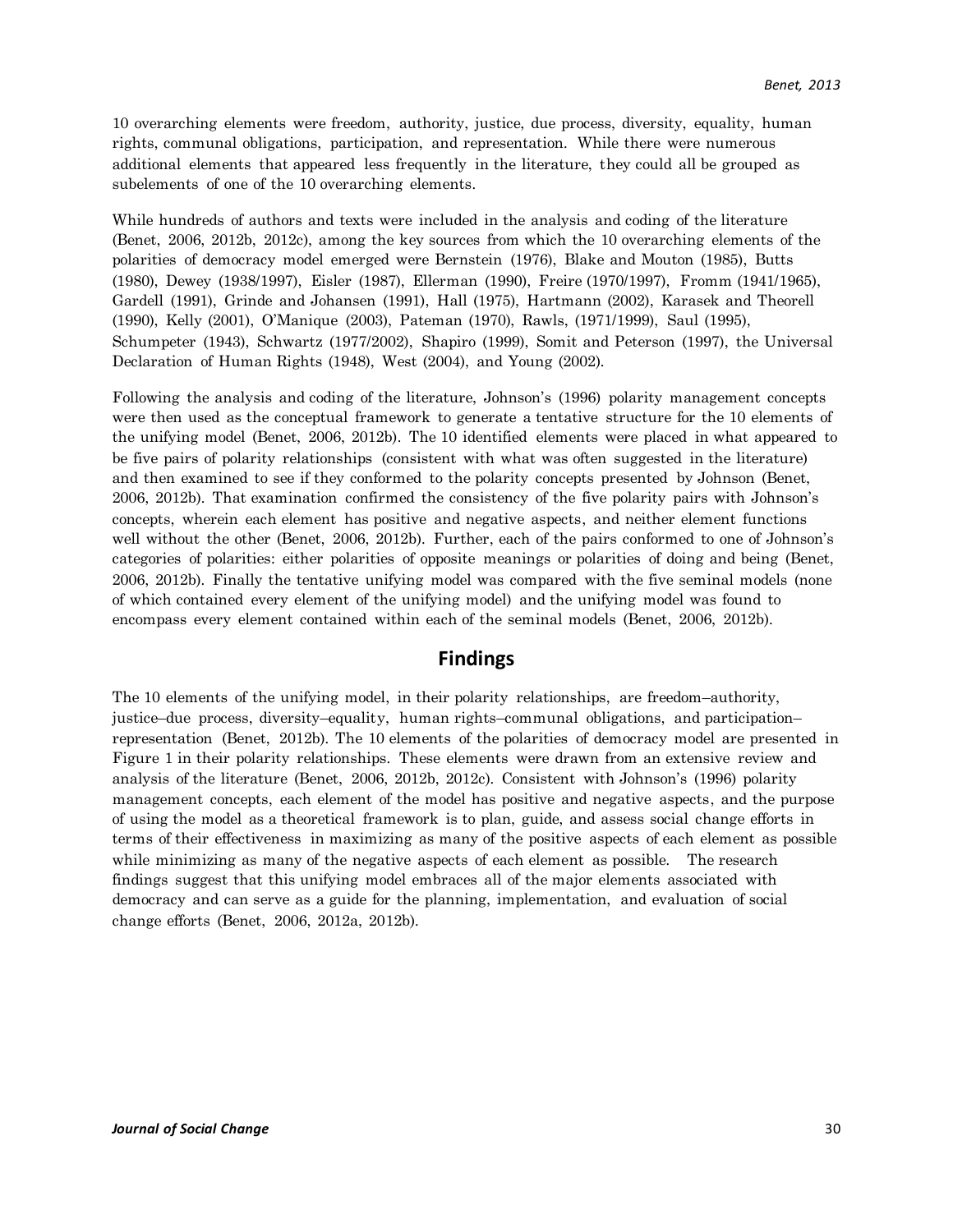

## **The Polarities of Democracy Model**

## **Figure 1:** *The Polarities of Democracy Model With the Elements Arranged in Their Polarity Relationships*

The research findings also suggest that democracy, as an overall concept for the workplace or society, is a solution to the problem of oppression that people have experienced throughout history (Benet, 2006, 2012b); however, while the overall concept of democracy serves as a solution for oppression (rather than a polarity to be managed), to advance democracy or democratization requires that the 10 elements must be successfully managed as five sets of interrelated polarities (Benet, 2006, 2012b). Using Johnson's (1996) polarity management concepts to develop the structure of the polarities of democracy model provided the ability to define the polarity relationships of the 10 elements that make up the model. Through that analysis, I identified both the positive aspects of each element that we must seek to maximize and the negative aspects that we must seek to minimize if we are to effectively work towards democratic workplaces and societies (Benet, 2006, 2012a, 2012b).

While it was found that democracy itself is not a polarity—not one pole (with downsides and upsides) juxtaposed against an equally valid opposite pole, the polarity relationships of the 10 elements were confirmed because Johnson's (1996) two tests for using the polarity management concepts do exist (Benet, 2006, 2012b). First, there is an ongoing dilemma: although there have been great advancements throughout the millennia, democracy has yet to be fully achieved in either society or the workplace (Benet, 2006, 2012b). This dilemma, the failure to fully attain democracy, has occurred because the second test for the use of the polarity management concept also exists: while there are 10 elements that are essential components of workplace and societal democracy, they exist as five sets of polarities with each set consistent with Johnson's concepts as either polarities of opposite meanings or polarities of doing and being, with positive and negative aspects associated with each element (Benet 2006, 2012b).

Without an understanding of the polarity nature of these elements, Johnson's (1996) polarity management concepts suggest that the polarities will not be managed well. Further, in the absence of a polarity structure, neither crusaders nor tradition-bearers will have the language to maximize the positive aspects of both poles while minimizing the negative aspects of both poles (Johnson,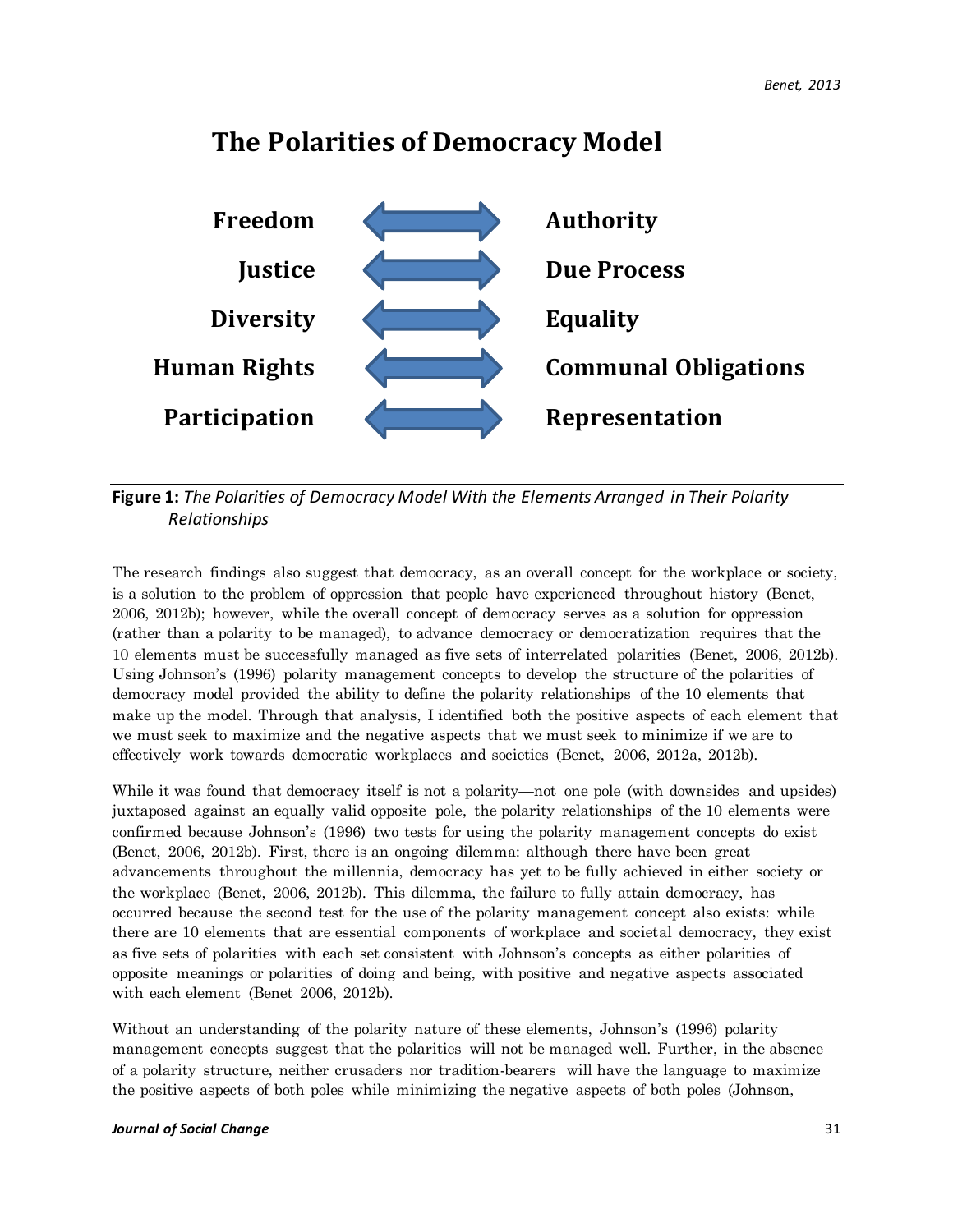1996). By using the polarities of democracy model as a theoretical framework for assessing the effectiveness of social change movements, both crusaders and tradition-bearers can become democratic participants in the research project (Benet, 2006, 2012b). As noted above, this is consistent with the critical theory perspective (which guided development of the model) that seeks to democratize the research process itself (Bohman, 2012).

Along with the 10 elements identified for the polarities of democracy model, additional key findings suggested by the research of the literature include (a) the concepts of democracy arose from our emerging consciousness as part of our evolutionary development, (b) the fundamental purpose of these emerging concepts of democracy was to overcome oppression, (c) the principles of democracy have universal applicability to all cultures and time periods, (d) the predominant Western philosophy of utility ignores the role that human altruism plays in our evolutionary (and democratic) development, (e) our societal origins provided a more democratic relationship between men and women than the patriarchal societies that have dominated modern history, (f) these patriarchal societies have prevented us from attaining a full expression of democracy on a national or global level, and (g) if true democracy is to be attained, then these 10 polarity elements must be managed effectively in order to maximize the positive aspects of each element while minimizing the negative aspects of each element (Benet, 2006, 2012b).

## **Implications for Social Change**

The research findings suggest that the polarities of democracy model can be used as a unifying model to plan, guide, and evaluate democratic social change efforts designed to build healthy, sustainable, and just communities. Because the findings section of my original research (Benet, 2006) extended to over 100 pages (in which I explored the positive and negative aspects of each of the 10 elements in the model), in this section, I provide only a few examples of the ways in which managing the polarities of democracy can be used as a theoretical framework for social change. The examples provided show how managing the polarities of democracy can be applied to practice at the macro, mezzo, and micro levels.

#### **Macro Level**

For macro examples of how managing the polarities of democracy can be applied to positive social change, I draw on the economic analyses of Chang (2011), Ellerman (1990), Hartmann (2002), and Kelly (2001). Together, their works argue against several concepts supported by such economists as those associated with the Chicago School (Klein, 2007). Among the concepts that Chang, Ellerman, Hartmann, and Kelly challenge are shareholder primacy, shareholder value maximization, the wage/labor contract, and corporate personhood. For each of these concepts, their arguments fall within, and are strengthened by, one or more of the polarity pairs as described next.

For each of the concepts previously identified (shareholder primacy, shareholder value maximization, the wage/labor contract, and corporate personhood), their (Chang, 2011; Ellerman, 1990; Hartmann, 2002; Kelly, 2001) arguments are supported by the freedom–authority polarity. An analysis based on effectively managing the polarities of democracy demonstrates how the conference of illegitimate authority on corporate shareholders leads to their ability to exercise their freedom at the expense of the legitimate freedom and/or authority of workers, consumers, and the government (Benet, 2006, 2012b). In addition, these examples show a failure of effective management of the human rights–communal obligations polarity, which also demonstrates the interrelationship of the model's polarity pairs (Benet 2006, 2012b).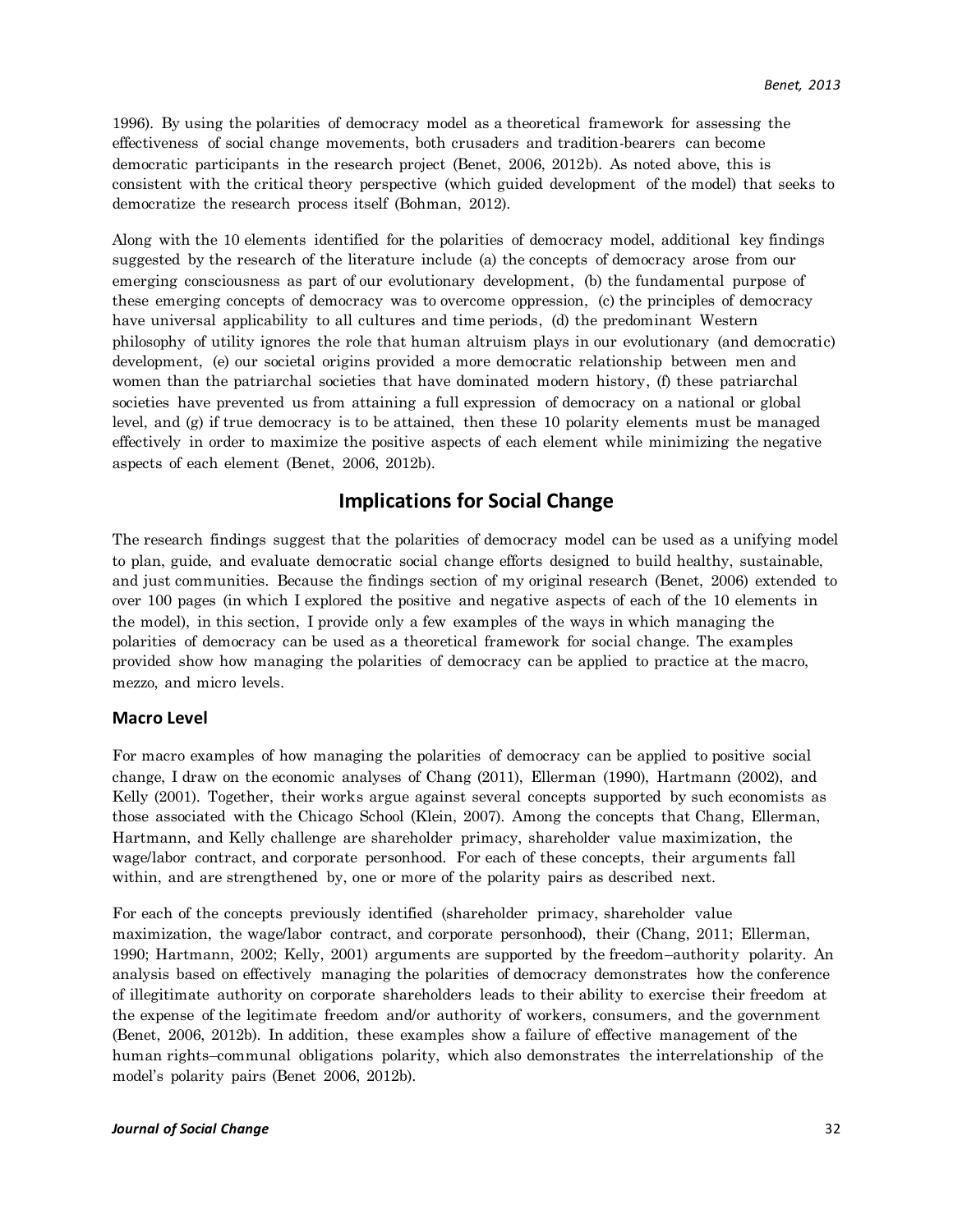To look at some specific macro examples, Chang (2011) demonstrates how maximizing shareholder value (thus providing illegitimate authority to shareholders at the expense of workers and communities) has led to a decline in overall economic investment as a share of national output in the United States. This is in direct contradiction to the predicted increase in economic investment promulgated by supporters of the Chicago School (Klein, 2007). Thus, the inability to effectively manage the freedom–authority polarity has negatively impacted both the diversity–equality polarity as well as contributed to negative social change for the American economy.

Ellerman (1990) shows how the arguments supporting the wage/labor contract concept (again providing illegitimate authority to shareholders at the expense of workers) are the same arguments that supported slavery. Ellerman further demonstrates that the arguments in support of shareholder primacy are contradictory to the way the law is applied in all other instances and that applying the law consistently would confer a claim to ownership on workers that is at least equal to the claim of ownership conferred on shareholders. While I agree with and support Ellerman's analysis, I take his argument further. By applying the freedom–authority and human rights–community obligations polarity pairs, I demonstrate the legitimate claim of the community (through government) to some of the fruits of a corporation, either through taxation or partial direct ownership (Benet, 2006, 2012b). This is based on the role that the government plays (through its roads, educational system, marketcreating laws and regulations, etc.) in making the activities of the corporation possible (Benet, 2006, 2012b).

Hartmann (2002) presents a compelling argument in opposition to the concept of corporate personhood. I have also shown (Benet, 2006, 2012b) that the polarities of democracy model supports Hartmann's argument both by (a) showing the illegitimate authority attributed to corporations at the expense of the freedom of workers, communities, and government and (b) showing how the diversity–equality polarity is violated, leading to negative social change in terms of economic disparities, particularly on the basis of race.

In the *Divine Right of Capital*, Kelly (2001) demonstrates the origins of shareholder primacy in the feudal system and shows how our current economic model harkens back to the usurpation of individual freedom through the exercise of illegitimate authority. Her work is supported not only by the freedom–authority polarity pair, but also by the application of the diversity–equality polarity pair (Benet, 2006, 2012b). This suggests that the effective management of the freedom–authority and diversity–equality polarity pairs could help reverse the growing health and economic disparities associated with our current economic policies (Benet, 2006, 2012b).

#### **Mezzo Level**

As a mezzo example of how managing the polarities of democracy can be applied as a theoretical framework for guiding social change efforts, Figure 2 can be used as a tool for assessing one of the challenges facing the Occupy Wall Street movement by identifying the positive and negative aspects of each element of the participation–representation polarity. The positive aspects of participation are placed in the upper left quadrant and the negative aspects of participation are placed in the lower left quadrant. The positive aspects of representation are placed in the upper right quadrant and the negative aspects of representation are placed in the lower right quadrant. In this case, the participation–representation elements of the polarities of democracy model (Benet, 2006, 2012a, 2012b) can be used to explore the extent to which the positive aspects of both participation and representation are required for achieving the highest level of democratization and movement effectiveness.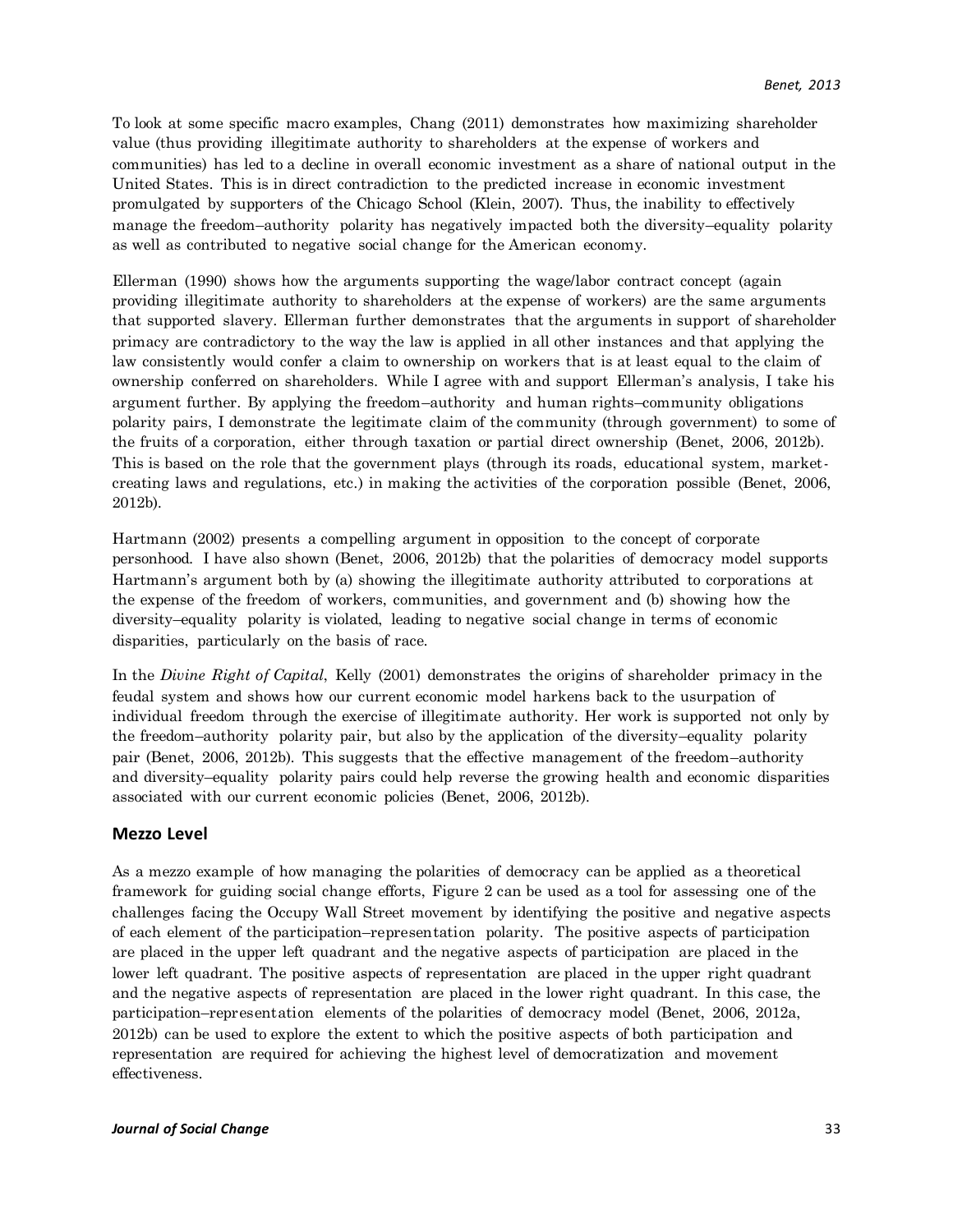## **Example of Polarity Map for Participation–Representation**



**Figure 2:** *An Example of a Polarity Map That Can Be Used for the Identification of the Positive and Negative Aspects of the Participation and Representation Elements*

For society as a whole, many have fallen into the trap of relying primarily on only one pole (representation), while vast numbers of people have abandoned their responsibility as citizens for the meaningful and deep participation required for democracy as suggested by the polarities of democracy model (Benet, 2012a, 2012b). One of the most inspiring aspects of Occupy Wall Street has been the recognition that meaningful participation in all critical decision making is an essential element of true democracy; yet, the Occupy Wall Street movement also is demonstrating the need to incorporate the positive aspects of representation within their processes (Maharawal, 2011) in order to make meaningful participation possible without becoming bogged down in endless debate over noncritical issues. Thus, the successful management of the participation–representation polarity could be a continuing challenge for Occupy Wall Street.

If the commitment to totally embrace the positive aspects of participation is weakened or lost in the process of institutionalizing the necessary positive aspects of representation, then the ultimate success of these efforts will be placed in jeopardy. On the other hand, if the positive aspects of representation are rejected, then it is unlikely that the Occupy movement will be able to achieve significant change toward a healthy, sustainable, and just social economy.

By applying Johnson's (1996) polarity management concepts to the participation–representation elements of the polarities of democracy model (Benet, 2006, 2012a, 2012b), Occupy Wall Street has a social change theoretical framework that can allow them to maximize as many of the positive aspects of both participation and representation as possible, while minimizing as many of the negative aspects as possible.

#### *Journal of Social Change* 34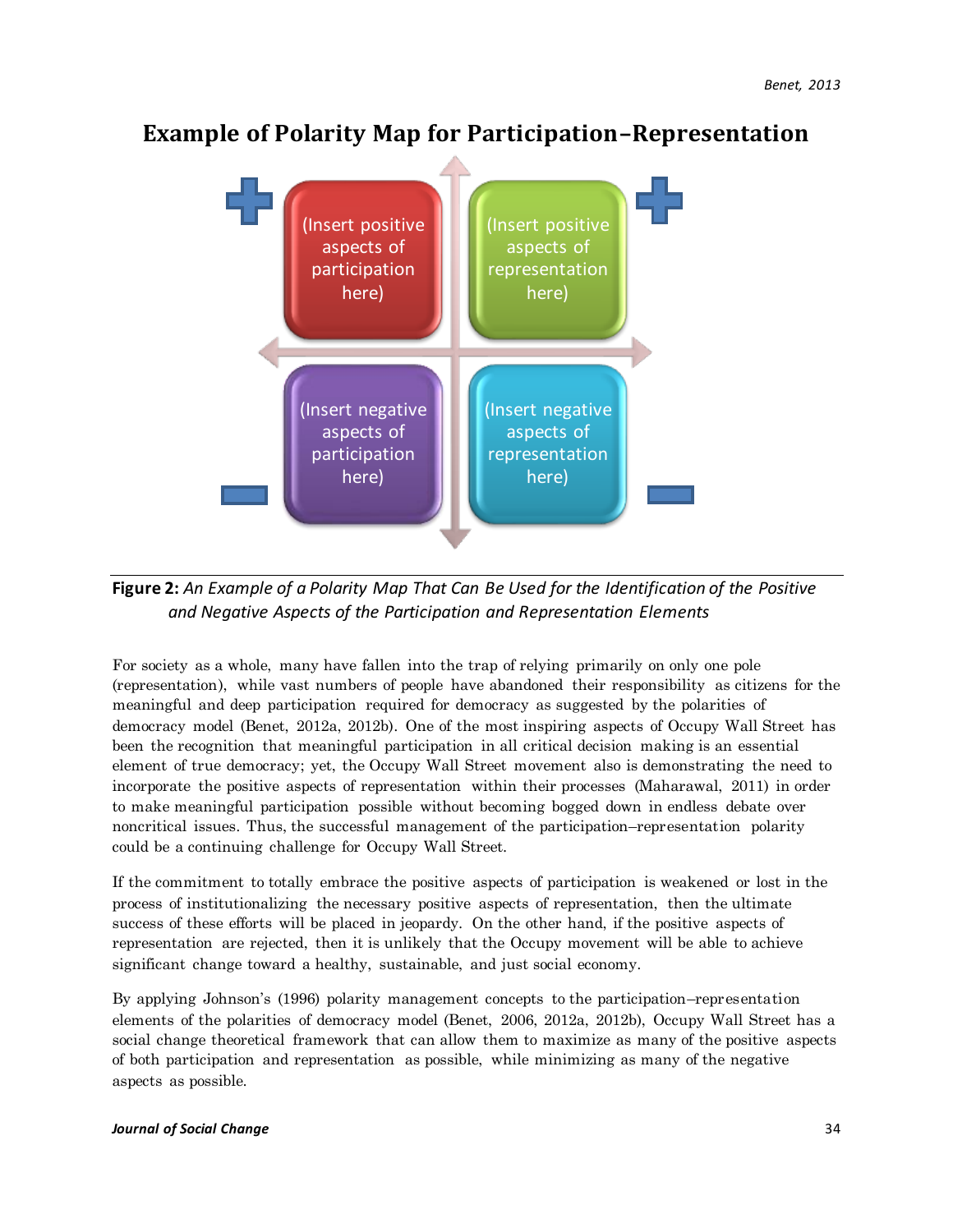#### **Micro Level**

For a micro example of the implications for how the polarities of democracy model can be used for social change, I turn to a project pursuing positive social change regarding the generation and retention of community wealth. In American cities, one of the problems we face is the abandonment of poor communities by stores that provide fresh fruits and vegetables (Benet, 2012a). Instead, we have so-called convenience stores that make their money through the sale of alcohol, cigarettes, and lottery tickets (Benet, 2012a). In addition, they generally extract wealth from the community and fail to provide jobs for community residents (Benet, 2012a).

To counter this problem, the North East Area Development (NEAD) Corporation in Rochester, New York, has purchased and is managing a local convenience store (Benet, 2012a). It is bringing in fresh fruits and vegetables that its customers would not otherwise have access to (Benet, 2012a). They have to wrestle with the freedom–authority polarity, however. If they were to use their authority to run their business in the way they want, they would eliminate the negative factors (alcohol, cigarettes, and lottery tickets) that harm the community; but if they were to do that, their customers could use their freedom to patron a store that provides those elements. If that were to happen, the NEAD operation, which is keeping wealth in the community by hiring community residents, might go out of business, and all of the positive elements of its operation would be lost. This is an ongoing dilemma with which NEAD will have to wrestle as it pursues positive social change. Through the application of the polarities of democracy model to guide and evaluate this social change effort, NEAD may be able to successfully manage the freedom–authority polarity in ways that allow it to both profitably operate its business while also addressing the health threatening behaviors of its customers (Benet, 2012a).

## **Recommendations for Further Research**

Further research using the polarities of democracy model as a theoretical framework for social change might serve both to guide the development of strategies and actions designed to create healthy, sustainable, and just communities as well as to generate data that indicate the effectiveness of social change efforts. The model might be particularly useful for participatory research efforts. For example, throughout a participatory social change effort, researchers and participants can answer such questions as the following:

- Do the problems being addressed by the social change effort generate oppressive conditions that threaten our survival as a species?
- If so, does democracy represent the solution for these problems of oppression?
- If so, are these 10 elements (freedom, authority, justice, due process, diversity, equality, human rights, communal obligations, participation, and representation) all essential elements of bringing about positive social change with none sufficient in and of itself?
- If so, are there other essential elements that have been left out?
- In either case, do these 10 elements consist of five pairs that exist in the polarity relationships as identified in the polarities of democracy model?
- If so, consistent with Johnson's (1996) view of polarities, does each of these elements have positive aspects and negative aspects?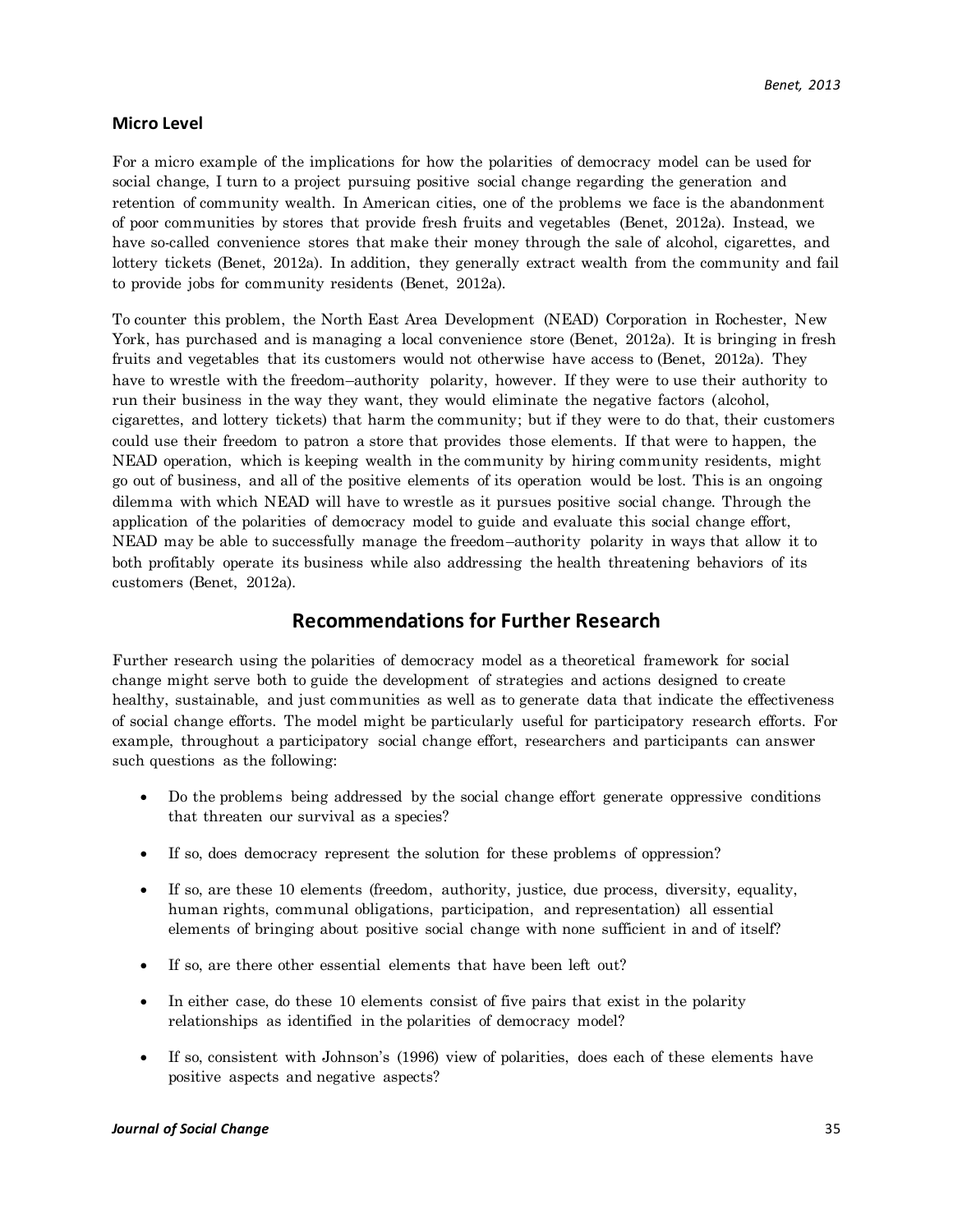- If so, in order to attain true democracy and bring about positive social change, must we manage these polarities in ways that maximize the positive aspects of each while minimizing the negative aspects of each?
- If so, in addition to their polarity relationships, are these 10 elements interrelated in ways that compound the necessity of our successful management of the polarities to achieve positive social change?
- Can the successful management of these polarities solve the serious oppressive problems and threats that we face as the human species, particularly our ability to address the unmet needs of historically underserved populations, such as persons in poverty in urban and rural areas?
- Can the successful management of the polarities of democracy be used as a theoretical framework for positive social change efforts that help us to build healthy, sustainable, and just communities?

## **Conclusion**

The findings of this research strongly suggest that the polarities of democracy model can provide a unifying theoretical framework that can be used to plan, guide, and evaluate social change efforts. As such, it offers hope that we can address the threats to our human survival and that we can build healthy, sustainable, and just communities. By successfully managing the polarities of democracy (i.e., maximizing the positive aspects of each polarity element, while minimizing the negative aspects), we may be able to provide qualitative and even quantitative measurements of the effectiveness of social change efforts.

## **References**

- Armey, D. (2010, February 8). Dick Armey on the Tea Party movement: The new majority? *The Washington Post.* Retrieved from [http://www.washingtonpost.com/wp](http://www.washingtonpost.com/wp-dyn/content/discussion/2010/02/05/DI2010020503095.html)[dyn/content/discussion/2010/02/05/DI2010020503095.html](http://www.washingtonpost.com/wp-dyn/content/discussion/2010/02/05/DI2010020503095.html)
- Apple, M. W. (1984). Education and political work: Is success possible? In M. Apple (Ed.), *Education and power*. (pp. 165–177). London, England: Routledge and Kegan.
- Blake, R. R., & Mouton, J. S. (1985)*. The managerial grid III.* Houston, TX: Gulf publishing Company.
- Benet, W. J. (2006). *The polarity management model of workplace democracy.* Doctoral dissertation, Ontario Institute for Studies in Education of the University of Toronto, Canada. Dissertation Abstracts International-A 67/06, Dec 2006, Publication No. AAT NR15724.
- Benet, W. J. (2012a, June). *Managing the polarities of democracy: A social economy framework for healthy, sustainable, and just communities.* Paper presented at the Association for Social Economics' 14th World Congress of Social Economics, Glasgow, Scotland.
- Benet, W. J. (2012b). *Managing the polarities of democracy: A theoretical framework for building a healthy, sustainable, and just world.* Manuscript in preparation. Social Economy Centre, University of Toronto, Ontario, Canada.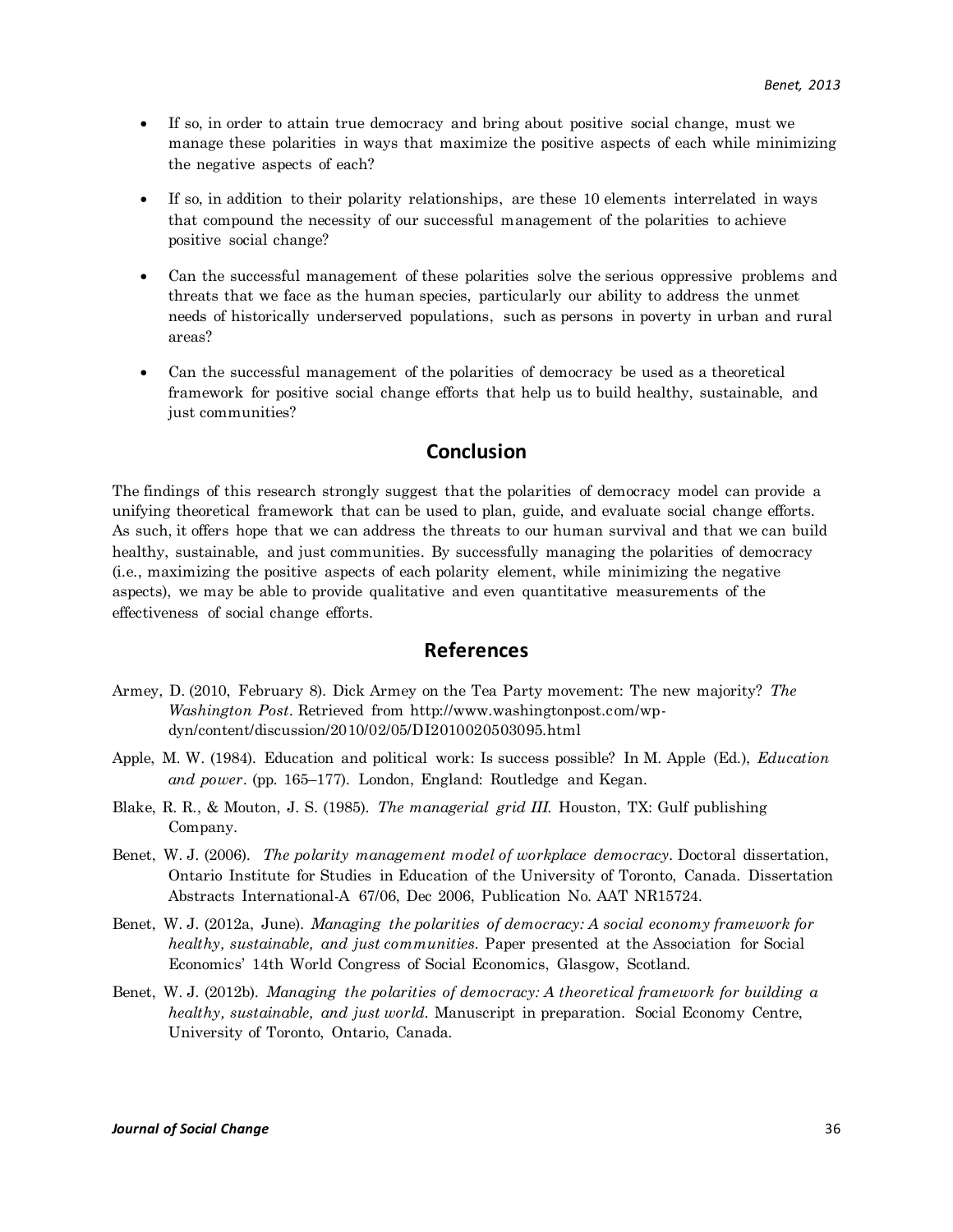- Benet, W. J. (2012c). *Managing the polarities of democracy: A theoretical framework for building a healthy, sustainable, and just world*. Unpublished raw data. Social Economy Centre, University of Toronto, Ontario, Canada.
- Bernstein, P. (1976). *Workplace democratization – its internal dynamics.* Kent, OH: Kent State University Press.
- Bohman, J. (2012). Critical theory. *The Stanford Encyclopedia of Philosophy (Spring 2012 Edition)*, Edward N. Zalta (ed.). Retrieved from http://plato.stanford.edu/archives/spr2012/entries/critical-theory/
- Butts, R. F. (1980). *The revival of civic learning*. Bloomington, IN: Phi Delta Kappa Educational Foundation.
- Conca, J. (2012, October 1). The Arab Spring: Energy and the road to democracy? *Forbes.* Retrieved from http://www.forbes.com/sites/jamesconca/2012/10/01/the-arab-spring-energy-and-theroad-to-democracy/
- CUPP. (2010). *Vision, mission, and principles statement of May 23, 2010.* Internal document, The Rochester-Toronto Community/University Partnership Project (CUPP), Rochester, NY.
- Dewey, J. (1938/1997). *Experience and education.* New York, NY: Simon & Schuster.
- Eisler, R. (1987). *The chalice and the blade*. San Francisco, CA: Harper & Row, Publishers.
- Ellerman, D. P. (1990). *The democratic worker owned firm: A new model for the East and West.*  London, England: Unwin Hyman, Ltd.
- Freire, P. (1970/1997). *Pedagogy of the oppressed.* New York, NY: The Continuum Publishing Company.
- Fromm, E. (1941/1965). *Escape from freedom.* New York, NY: Avon Books.
- Fukuyama, F. (1992). *The end of history and the last man.* New York. NY: Free Press.
- Gardell, B. (1991). Worker participation and autonomy: A multi-level approach to democracy at the workplace. In J. V. Johnson, & G. Johansson (Eds.), *The psychosocial work environment: Work organization, democratization and health,* (pp. 21–31). Amityville, NY: Baywood Publishing Company, Inc.
- Gore, A. (2006). An inconvenient truth: The planetary emergency of global warming and what we can do about it. New York, NY: Rodale Press.
- Greider, W. (2011, November 22). The democratic promise of Occupy Wall Street. *The Nation.* Retrieved from http://www.thenation.com/article/164767/democratic-promise-occupy-wallstreet#
- Grinde, D. A., & Johansen, B. E. (1991). *Exemplar of liberty: Native America and the evolution of democracy.* Los Angeles, CA: American Indian Studies Center, University of California.
- Hall, B. (1975) Participatory research: An approach for change. *Convergence*, *8*(2), 24–31.
- Hartmann, T. (2002). *Unequal protection: The rise of corporate dominance and the theft of human rights*. New York, NY: Rodale, Inc.
- Johnson, B. (1996). Polarity management. Amherst, MA: HRD Press.
- Karasek, R., & Theorell, T. (1990). *Healthy work: Stress, productivity, and the reconstruction of working life*. New York, NY: Basic Books, Inc.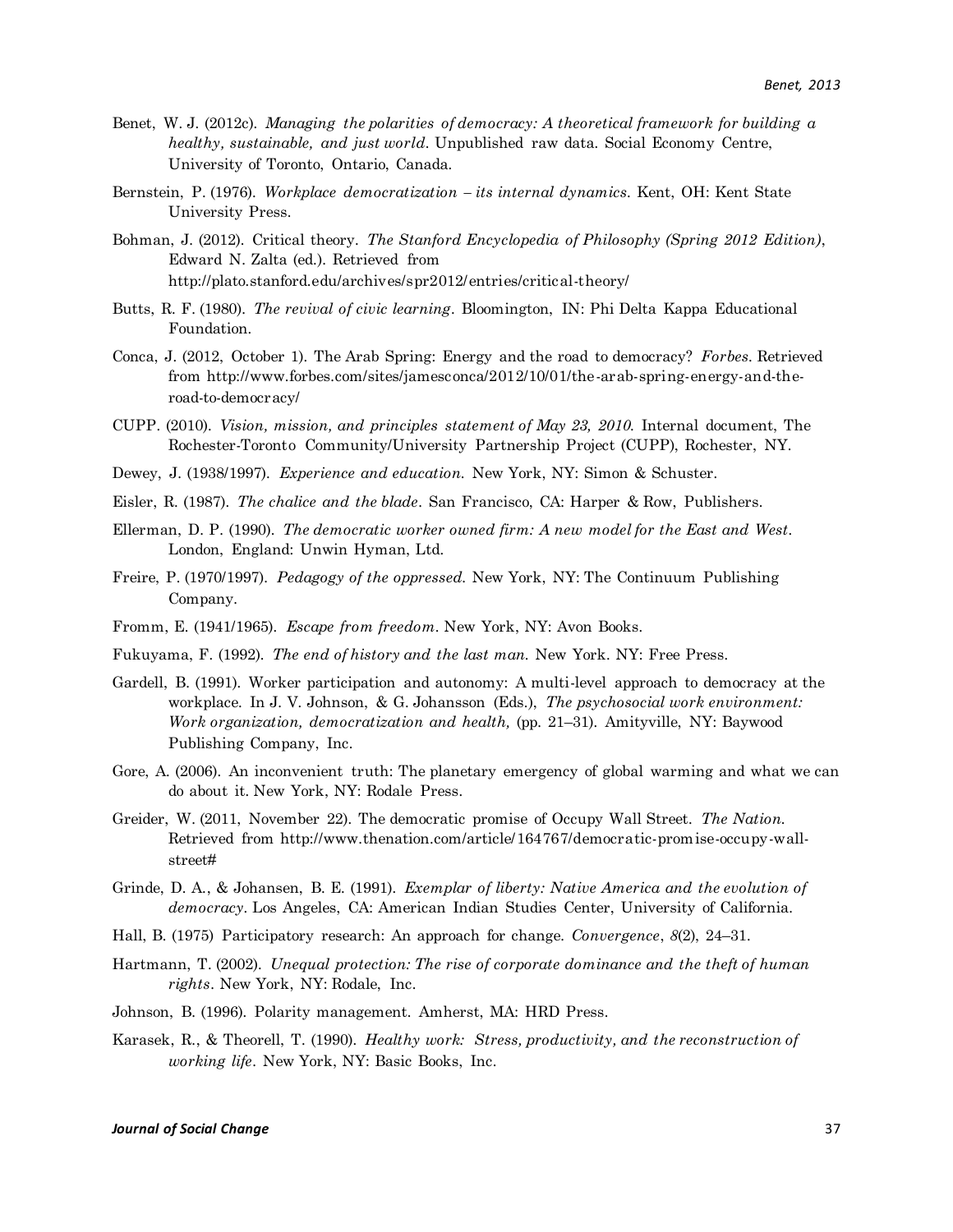- Kelly, M. (2001)*. The divine right of capital: Dethroning the corporate aristocracy*. San Francisco, CA: Berrett-Koehler Publishers.
- Klein, N. (2007). *The shock doctrine: The rise of disaster capitalism.* New York, NY: Henry Holt and Company, Inc.
- Maddow R. (2012). *Drift: The unmooring of American military power.* New York, NY: Crown Publishing.
- Maharawal, M. M. (October 31, 2011). *Occupy Wall Street is transforming its participants, our country, and democracy.* Retrieved from [http://www.alternet.org/story/152910/occupy\\_wall\\_street\\_is\\_transforming\\_its\\_participants%2](http://www.alternet.org/story/152910/occupy_wall_street_is_transforming_its_participants%2C_our_country%2C_and_democracy) [C\\_our\\_country%2C\\_and\\_democracy](http://www.alternet.org/story/152910/occupy_wall_street_is_transforming_its_participants%2C_our_country%2C_and_democracy)
- O'Manique, J. (2003). *The origins of justice: The evolution of morality, human rights, and law.*  Philadelphia, PA: University of Pennsylvania Press.
- Pateman, C. (1970)*. Participation and democratic theory.* Cambridge, MA: Cambridge University Press.
- Quarter, J. (2001). *Theoretical research from the literature.* Unpublished course document. Course 3102-2001. Adult Education and Community Development Program. Ontario Institute for Studies in Education of the University of Toronto, Toronto, Canada.
- Quinnan, T. W. (1997). *Adult students "at-risk": Culture bias in higher education*. Westport, CT: Bergin and Garvey.
- Rawls, J. (1971/1999). *A theory of justice.* Cambridge, MA: Harvard University Press.
- Sanders, B. (2012). *A petition to support the saving American democracy amendment.* Retrieved from <http://www.sanders.senate.gov/petition/?uid=f1c2660f-54b9-4193-86a4-ec2c39342c6c>
- Saul, J. R. (1995). *The unconscious civilization*. Concord, Canada: House of Anansi Press Limited.
- Schumpeter, J. A. (1943). *Capitalism, socialism and democracy.* London, England: Allen & Unwin.
- Schwartz, B. (1977/2002). *The great rights of mankind: A history of the American Bill of Rights.* New York, NY: Oxford University Press.
- Shapiro, I. (1999). *Democratic justice*. New Haven, CT: Yale University Press.
- Sokolove, M. (2009, November 4). Dick Armey is back on the attack. *The New York Times.* Retrieved from [http://www.nytimes.com/2009/11/08/magazine/08Armey-t.html?pagewanted=all&\\_r=0](http://www.nytimes.com/2009/11/08/magazine/08Armey-t.html?pagewanted=all&_r=0)
- Somit, A., & Peterson, S. A. (1997) *Darwinism, dominance, and democracy: The biological bases of authoritarianism.* Westport, CT: Praeger Publishers.
- Universal Declaration of Human Rights. (1948). Adopted by The United Nations General Assembly on December 10, 1948. Retrieved from<http://www.un.org/rights/50/decla.htm>
- Wainwright, H. (2012, August 29). *Greece: Syriza shines a light.* Retrieved from http://www.opendemocracy.net/hilary-wainwright/greece-syriza-shines-light
- West, C. (2004). *Democracy matters. Winning the fight against imperialism.* New York, NY: The Penguin.
- Young, I. M. (2002). *Inclusion and Democracy*. New York, NY: Oxford University Press.